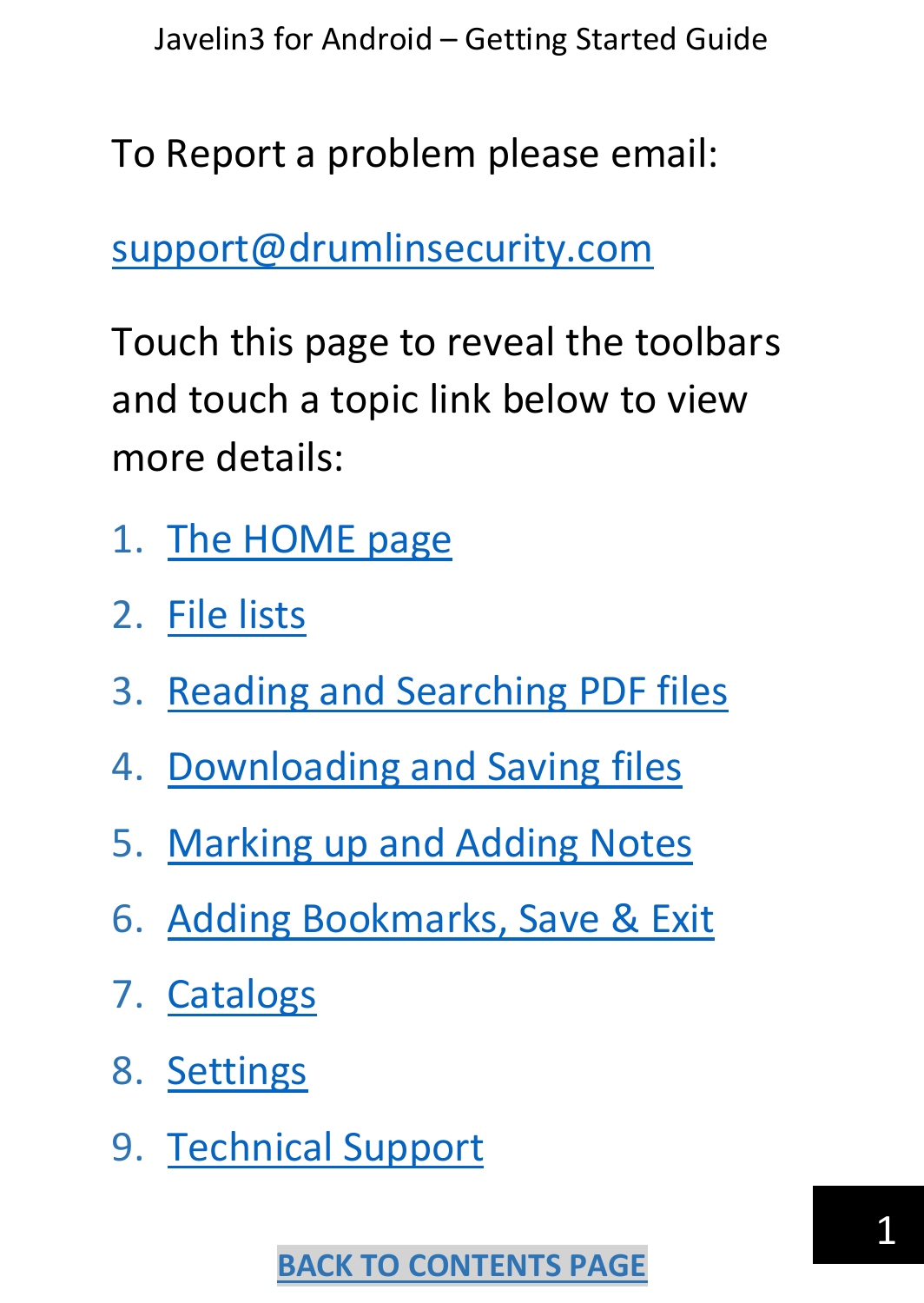# <span id="page-1-0"></span>1 The HOME page

When Javelin3 is started it displays the HOME page. To return to the HOME page touch the HOME icon at the top left:



From left to right the icons are:

- HOME
- FILE LISTS Recent and All Files
- **SETTINGS**
- INFORMATION/ABOUT THIS APP
- **REFRESH**
- DOWNLOAD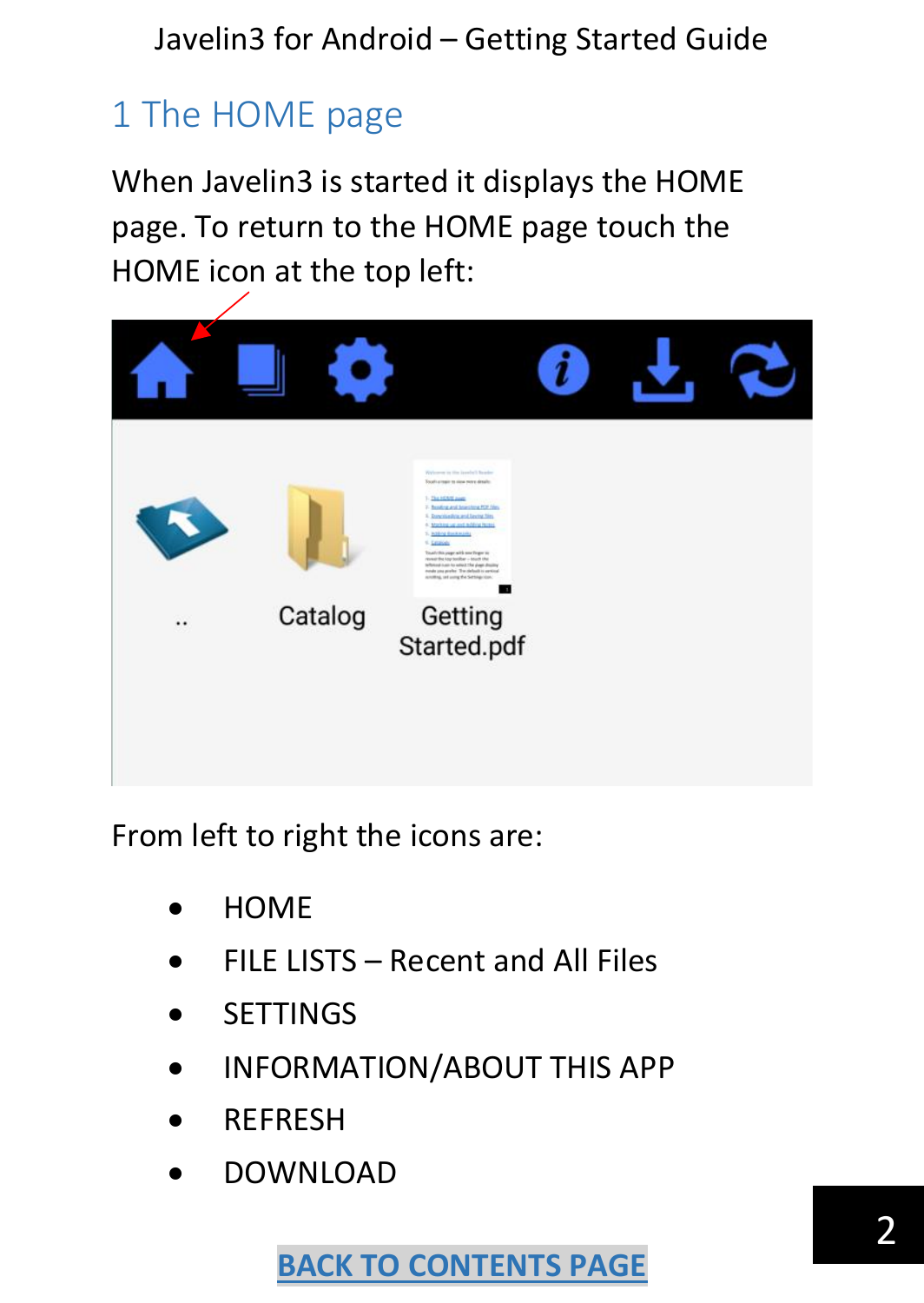# 2 File lists

For RECENT FILES and for ALL FILES on your device (PDF and DRMZ format files) touch the FILES icon on the home page:



and the Recent files list will initially be displayed. Use the Clear option to clear all entries or the three dots icon to clear individual entries

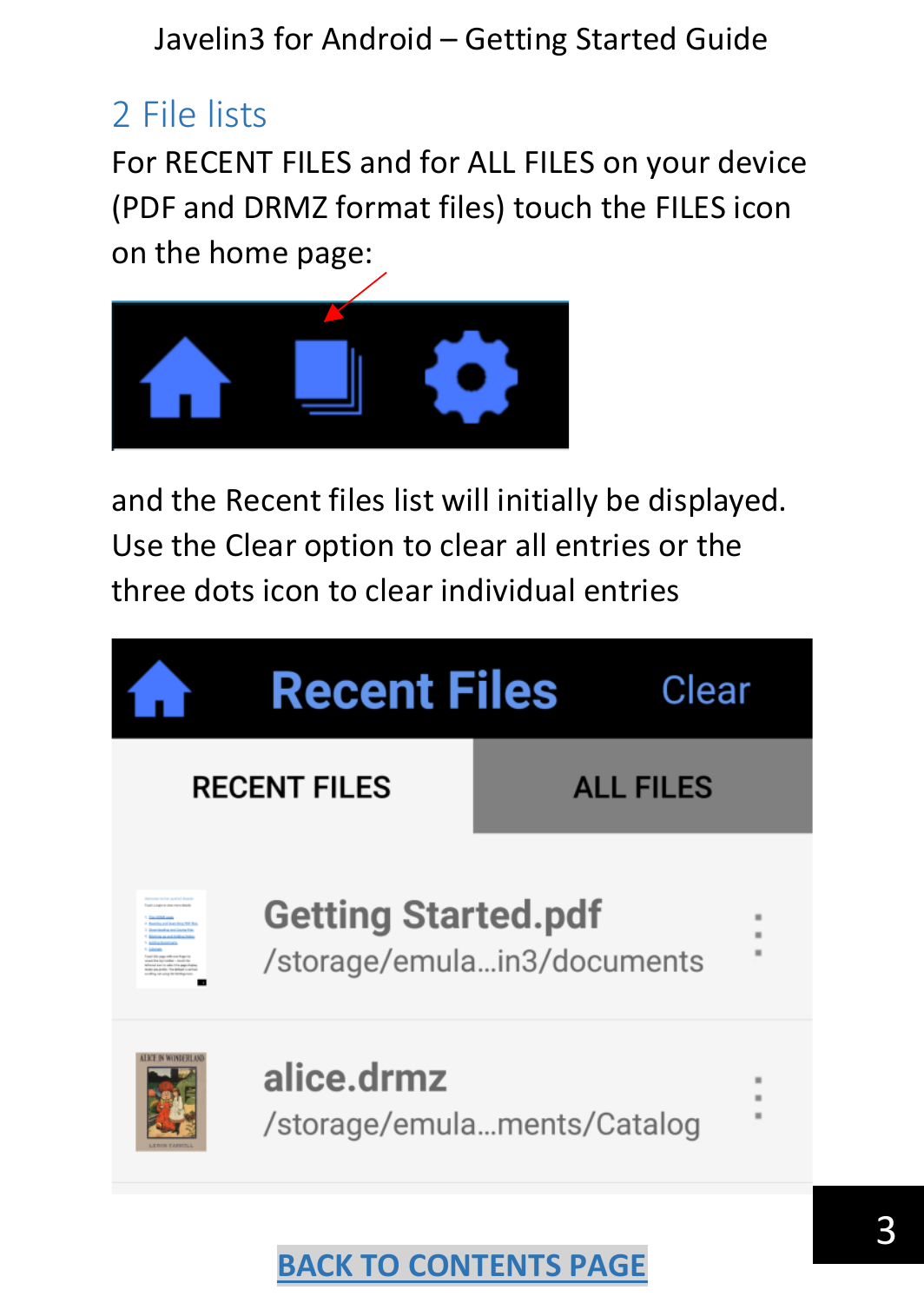# 3 Reading and searching PDF files

- Touching the page with one finger displays or hides the top toolbar
- Touch the page twice quickly to zoom in  $$ repeat for further zooming in and to zoom back out again
- Touch and hold the page to slide between pages or to move around a zoomed page. Page zooming with two finger touch gestures are supported on most devices
- Touch the page to display the page selector at the bottom of the screen, then select a page or slide the selector to the page required (see [Settings](#page-17-0) for options):

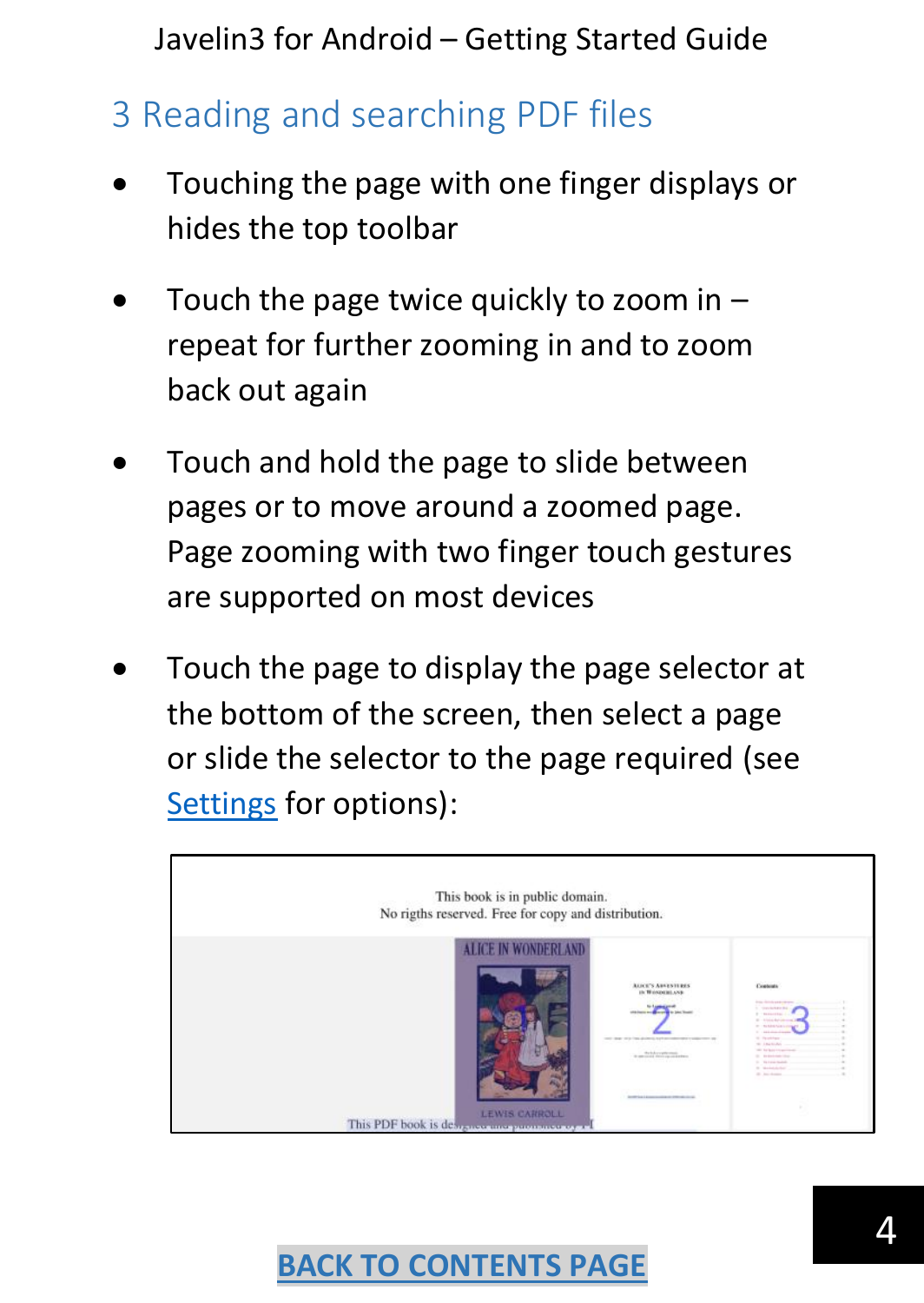• Touch the "Contents" icon to display and select from the PDF Outline (if enabled by the publisher) – try it with this PDF:



If there are multiple levels to the PDF Outline an arrow  $>$  will be displayed for selection of the next level. Additional facilities for page navigation and exit-ing the current document are provided via the 3-dot icon in the top right of the toolbar. See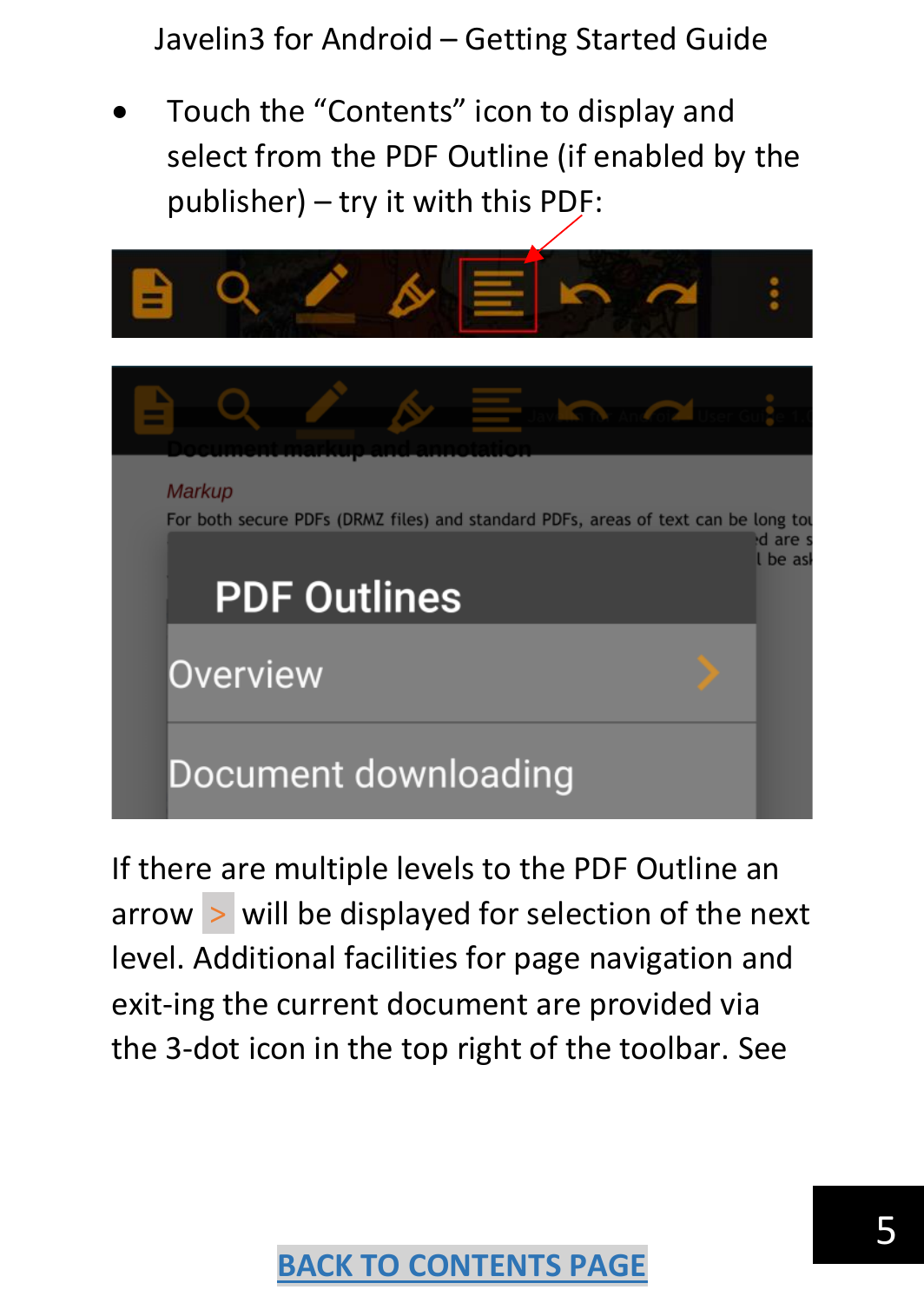• Touch the "Search" icon to find text strings within the document:



Then enter the search text followed by the search icon at the lower left of the keyboard display and use the **>** and **<** arrows to locate the first/next hit and to locate the previous hit (see grey and purple highlighted entries below):



### The default search settings are "exact string match" and not case sensitive

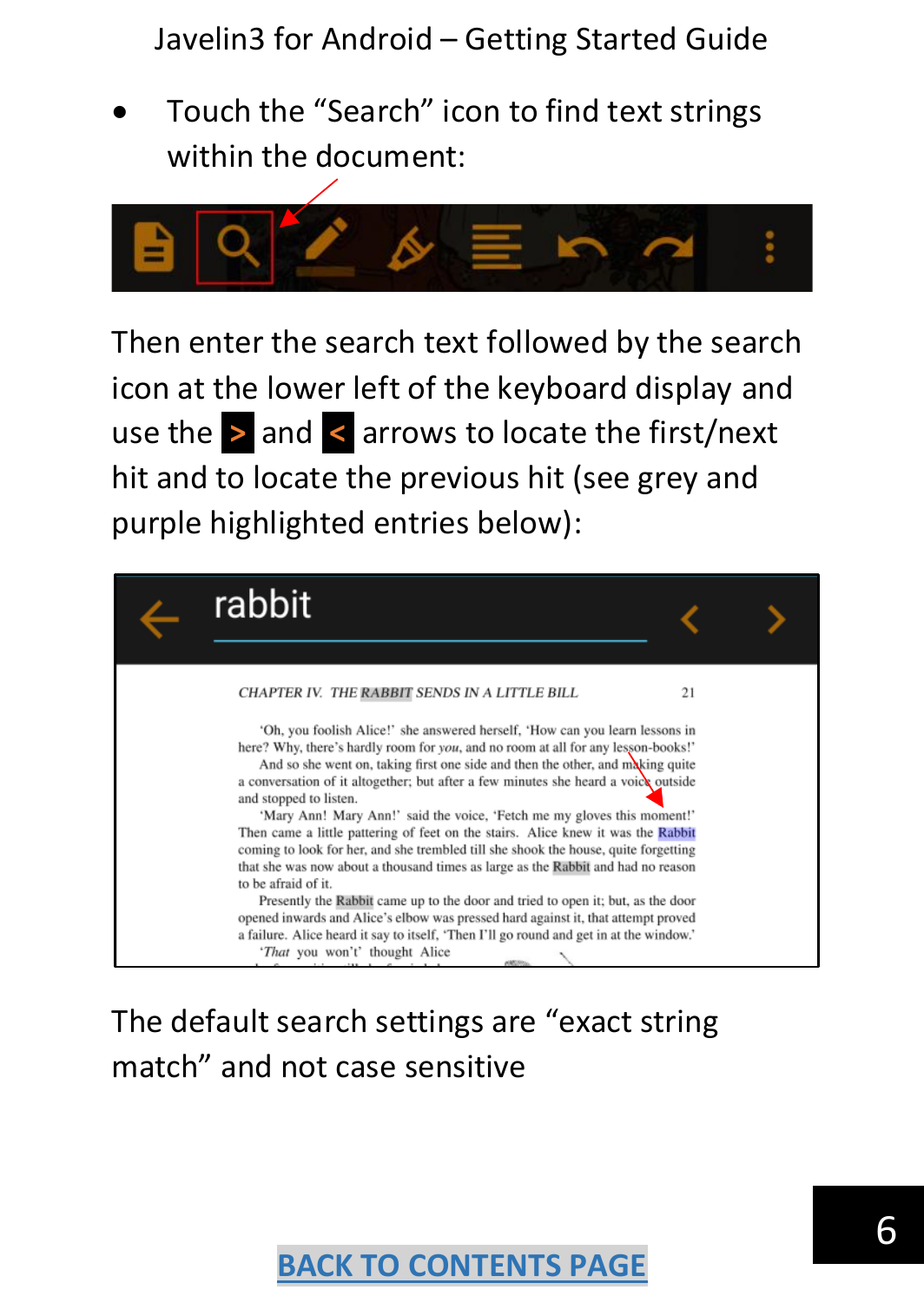# <span id="page-6-0"></span>4 Downloading and Saving files

Secure PDF files (drmz format files) and PDF files can be obtained in a number of different ways, depending on how the publisher makes them available/which method they recommend. Below we describe the following options:

DOWNLOADER ⬧ CATALOGS ⬧ DROPBOX ⬧ FILE COPY ⬧ EMAIL ⬧ WEB BROWSER:

• DOWNLOADER: Using the built-in file downloader:



When prompted, enter the precise web address (URL) of the item you require – a PDF, a secured PDF (DRMZ file) or a catalog file. The file will automatically download and be saved on the HOME page of the app

• CATALOGS: Using a built-in or downloaded Catalog. Try the following – touch the **Catalog** item on the HOME page. It will display two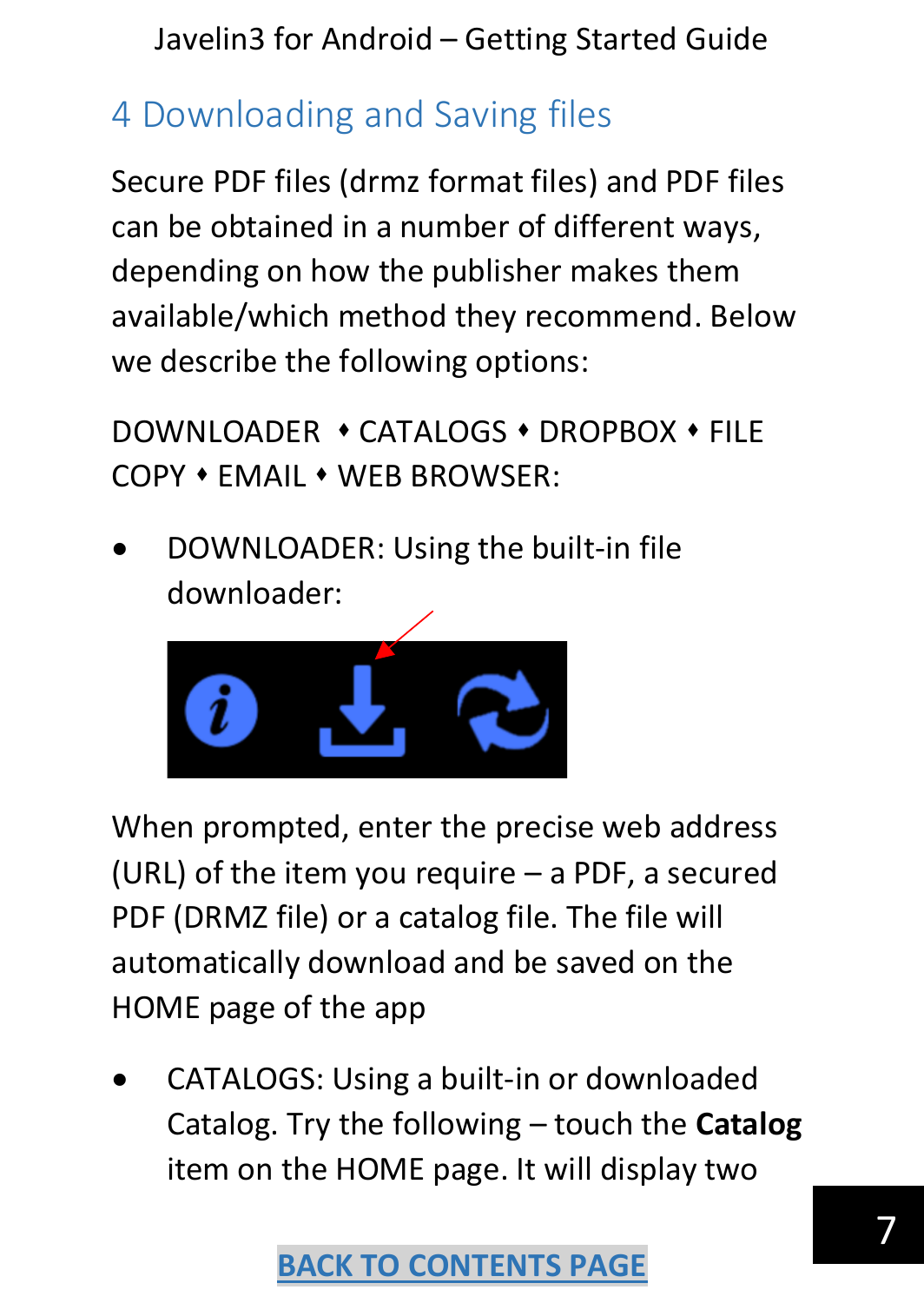documents. Select the first, Alice in Wonderland (a secured PDF). It will download automatically (wait for the Android downloader icon in the top left of your screen to stop) and then touch the cover to open the eBook (use the code abcabcabc or 123456789 to authorize the file for viewing on your Android device). Touch the REFRESH icon in this catalog to see more files and catalogs from other publishers

- DROPBOX: If you have Dropbox on your device, download the file to your Dropbox and then use Open With… and select Javelin3. For drmz files Javelin3 will ask you for an authorization code and then will be displayed. To view the file again access it via the RECENT FILES icon on the HOME page or via the saved file in your Dropbox folder. After viewing the file remember to touch the HOME icon to return to your Javelin3 HOME page
- FILE COPY: If you have downloaded the file you want to a PC or Mac, attach your Android device and simply Copy the file to the Javelin3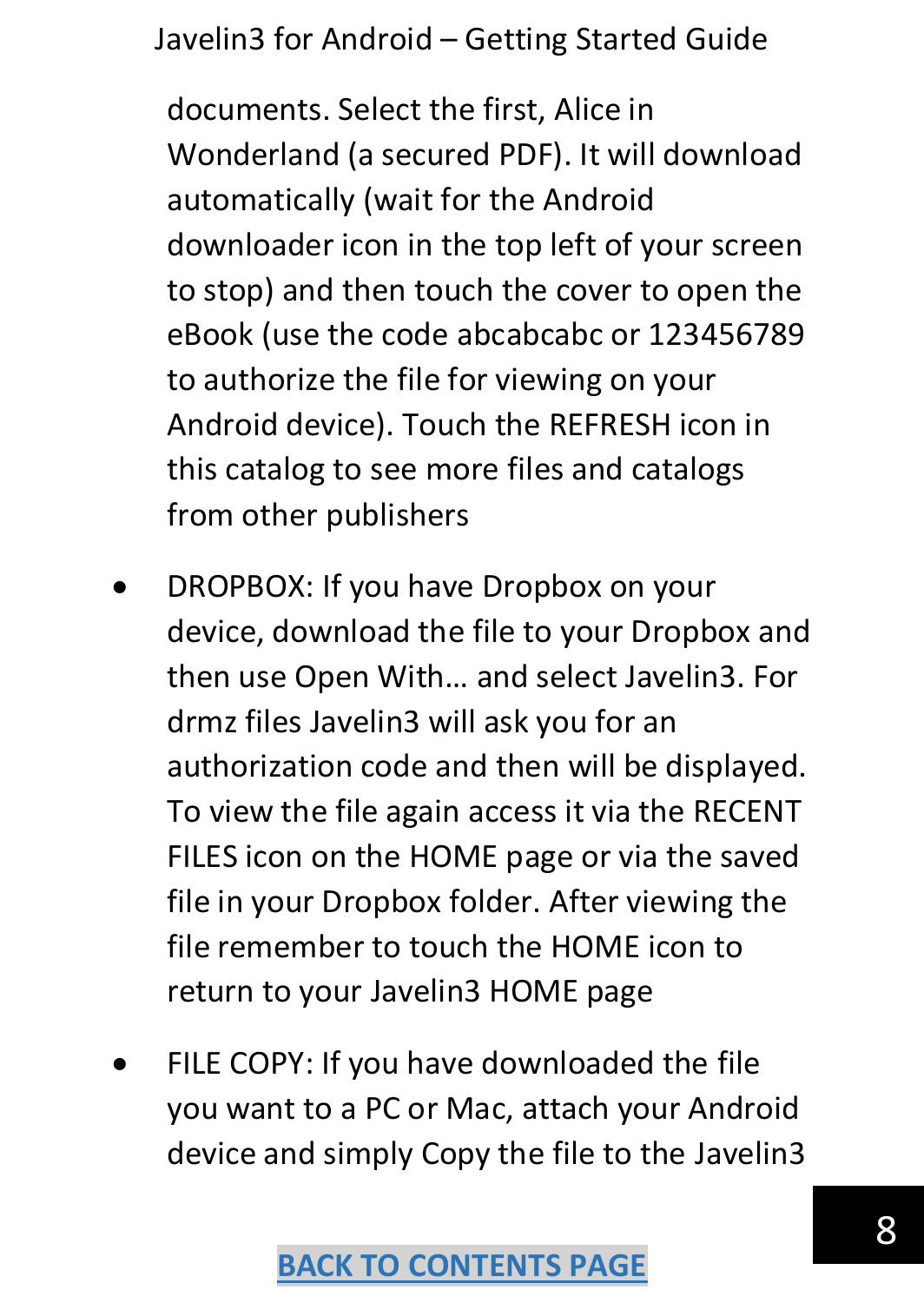folder, Documents sub-folder on your device. Then it will appear on the HOME page of your Javelin3 app. For files saved elsewhere on your device you can use the file/folder browser icon within Javelin3 or any File Management app, like "My Files" or "ES File Explorer" to locate the file and open it with Javelin3

• EMAIL ATTACHMENT: If the file you require is included as an attachment to an email you can opt to Save the attachment and the file will be downloaded and be saved in your Android device Downloads folder. To open the file if it has not opened automatically, select the HOME icon in Javelin3 and then touch the file browser icon twice (a blue folder icon) to see the folders on your device – touch the Download folder and select the file you have downloaded. It will open in Javelin3. The file will ask you for an authorization code and then will be displayed. To view the file again access it via the RECENT FILES icon on the HOME page or via the saved file in your Downloads folder. After viewing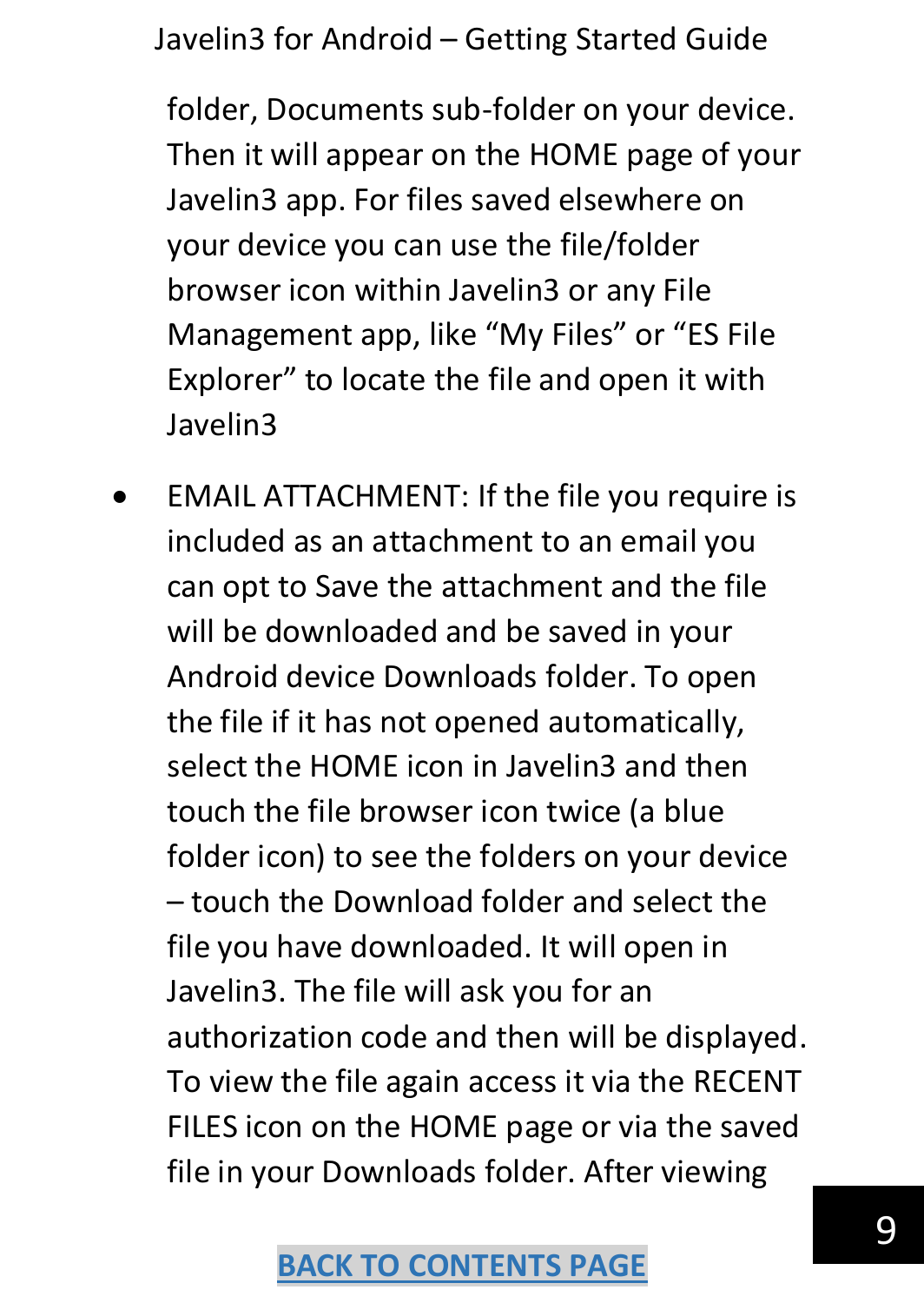the file remember to touch the HOME icon to return to your Javelin3 HOME page

WEB BROWSER LINK: If the file you require is provided on a website and you are given a link to click, the file will download and be saved in your Android device Downloads folder. To open the file select the HOME icon in Javelin3 and then touch the file browser icon twice (a blue folder icon) to see the folders on your device – touch the Download folder and select the file you have downloaded. It will open in Javelin3. The file will ask you for an authorization code and then will be displayed. To view the file again access it via the FILES icon on the HOME page or via the saved file in your Downloads folder. You can also use any File browser to locate and open files in Javelin3

After viewing the file remember to touch the HOME icon to return to your Javelin3 HOME page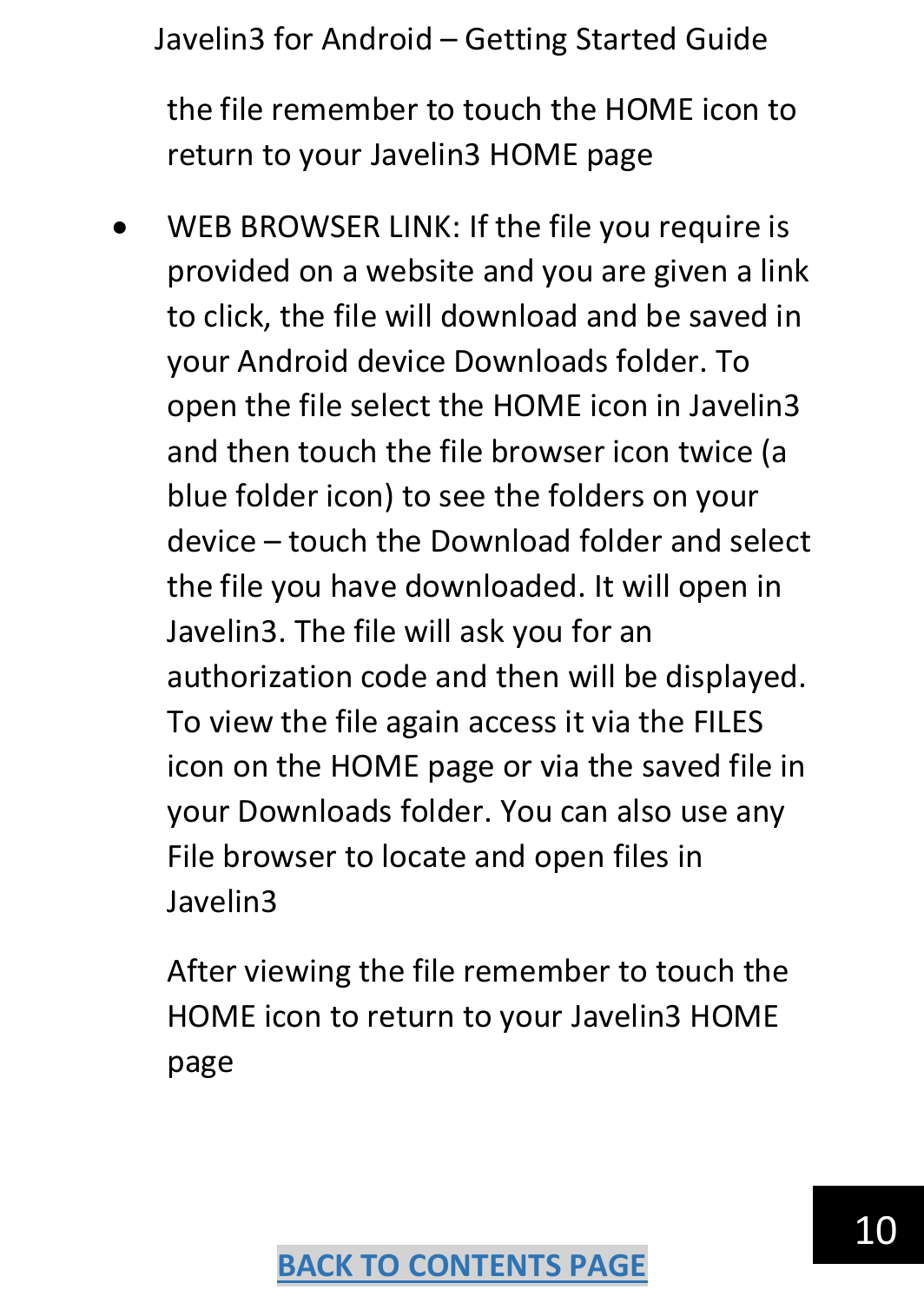# <span id="page-10-0"></span>5 Marking up, Read-aloud & Adding Notes **Highlighting**

There are two main markup options on the upper toolbar – the first is highlighting. Touch the highlighter icon and then drag across the text to select and highlight the text:



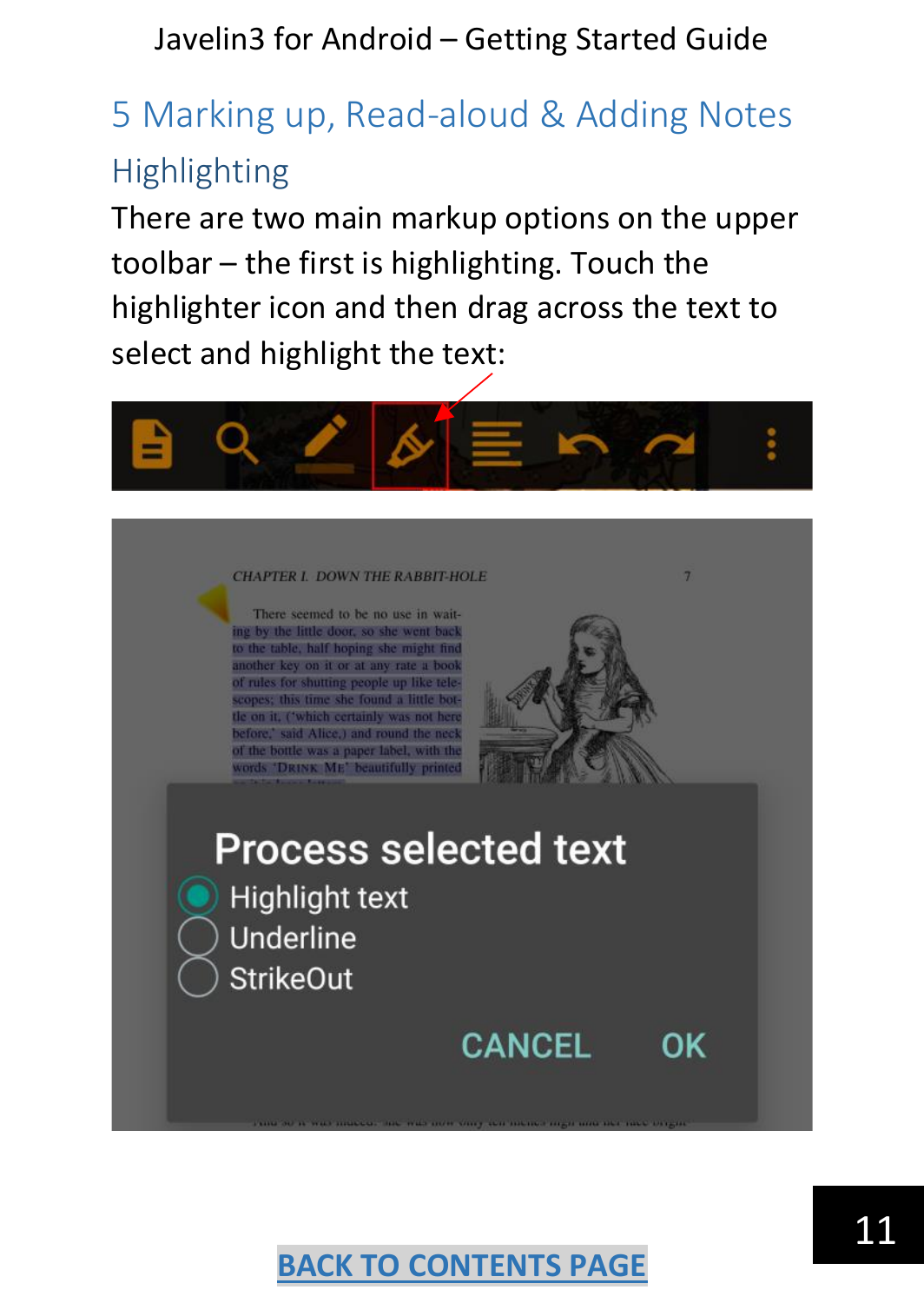### Read aloud

The selector icon includes an option to read-aloud the selected text, as illustrated below:



And via the 3-dot toolbar icon, an option is provided to read the current page. Exit-ing stops the read-aloud process.

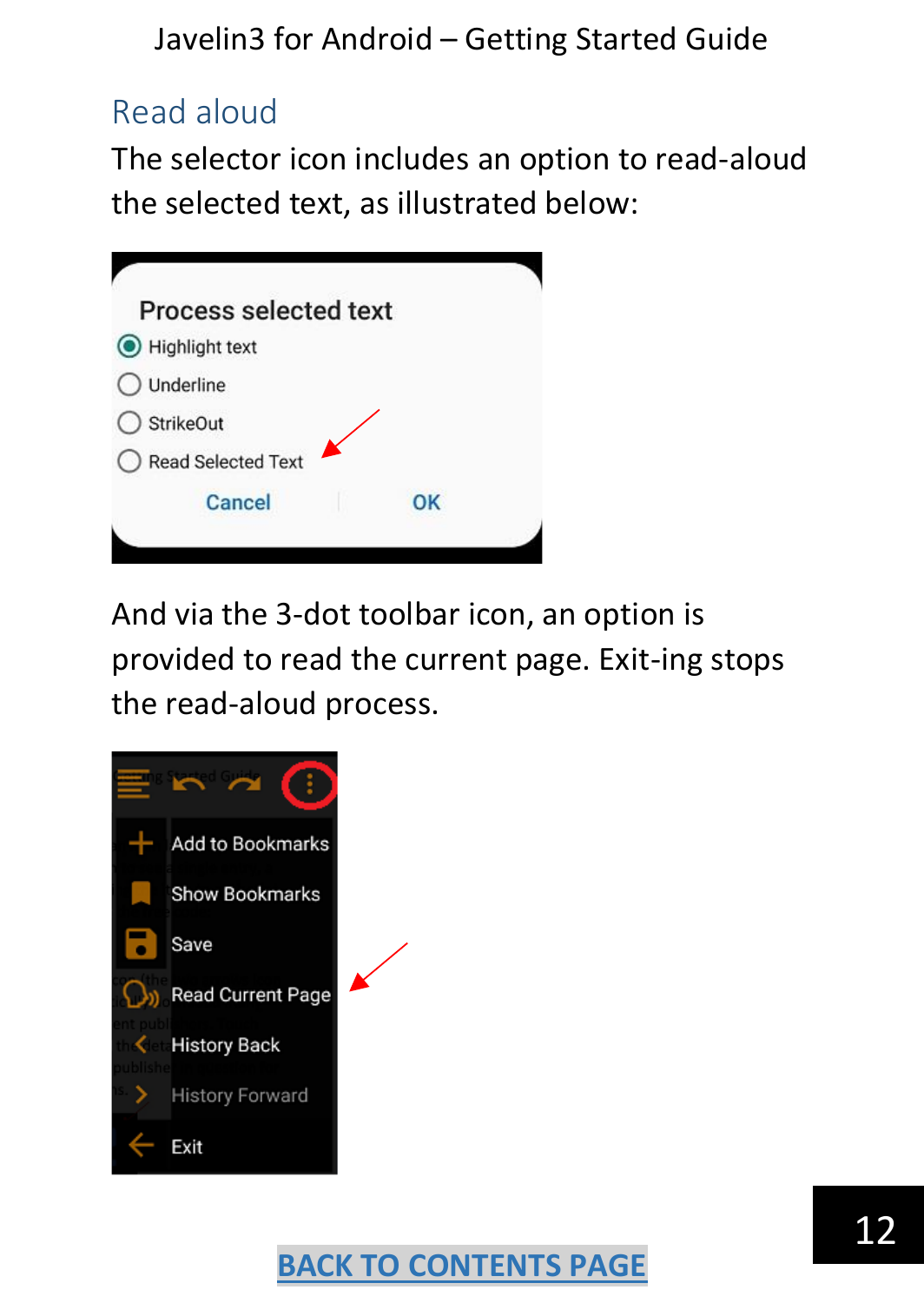#### Drawing

The second markup option is the drawing symbol:



Selecting this option displays a new toolbar:



Touching the left facing arrow returns to the previous toolbar. The remaining icons except the last provide drawing elements. For example, selecting the circle option allows a circle to be drawn at a chosen location in the text. After completion use the left facing arrow again



to save the markup and return to the main toolbar. Use the curly arrows to undo or redo changes:

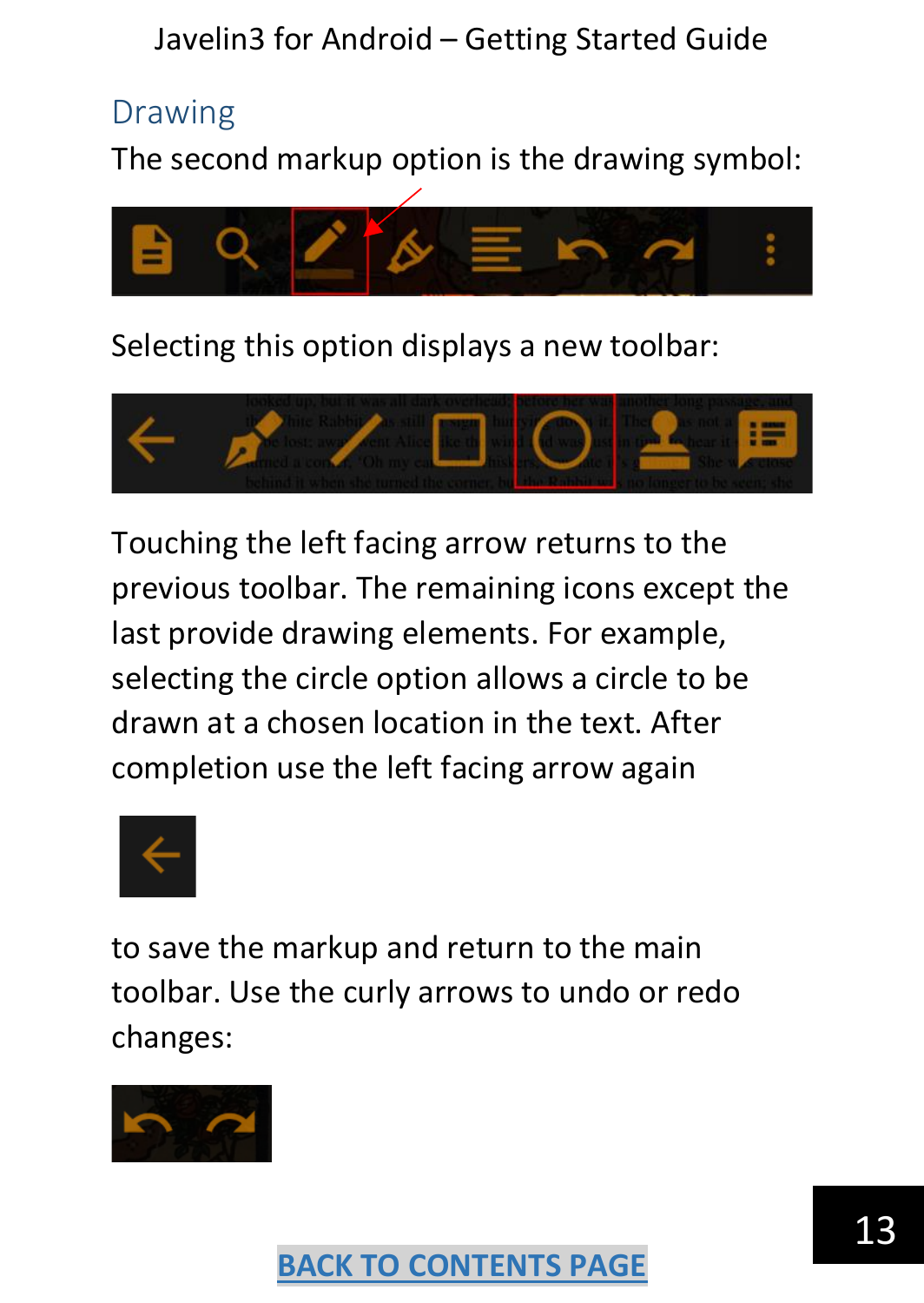#### Adding notes

The final icon on the drawing toolbar is for adding notes to the text:



Touch the location on the page where you want the note to appear and enter the details:

| <b>Note Content</b>                                 |  |
|-----------------------------------------------------|--|
| Orange Marmalade                                    |  |
|                                                     |  |
| The text here describes the<br>note in more detail. |  |
| It can have many lines                              |  |
| <b>CANCEL</b><br>ΩK                                 |  |
|                                                     |  |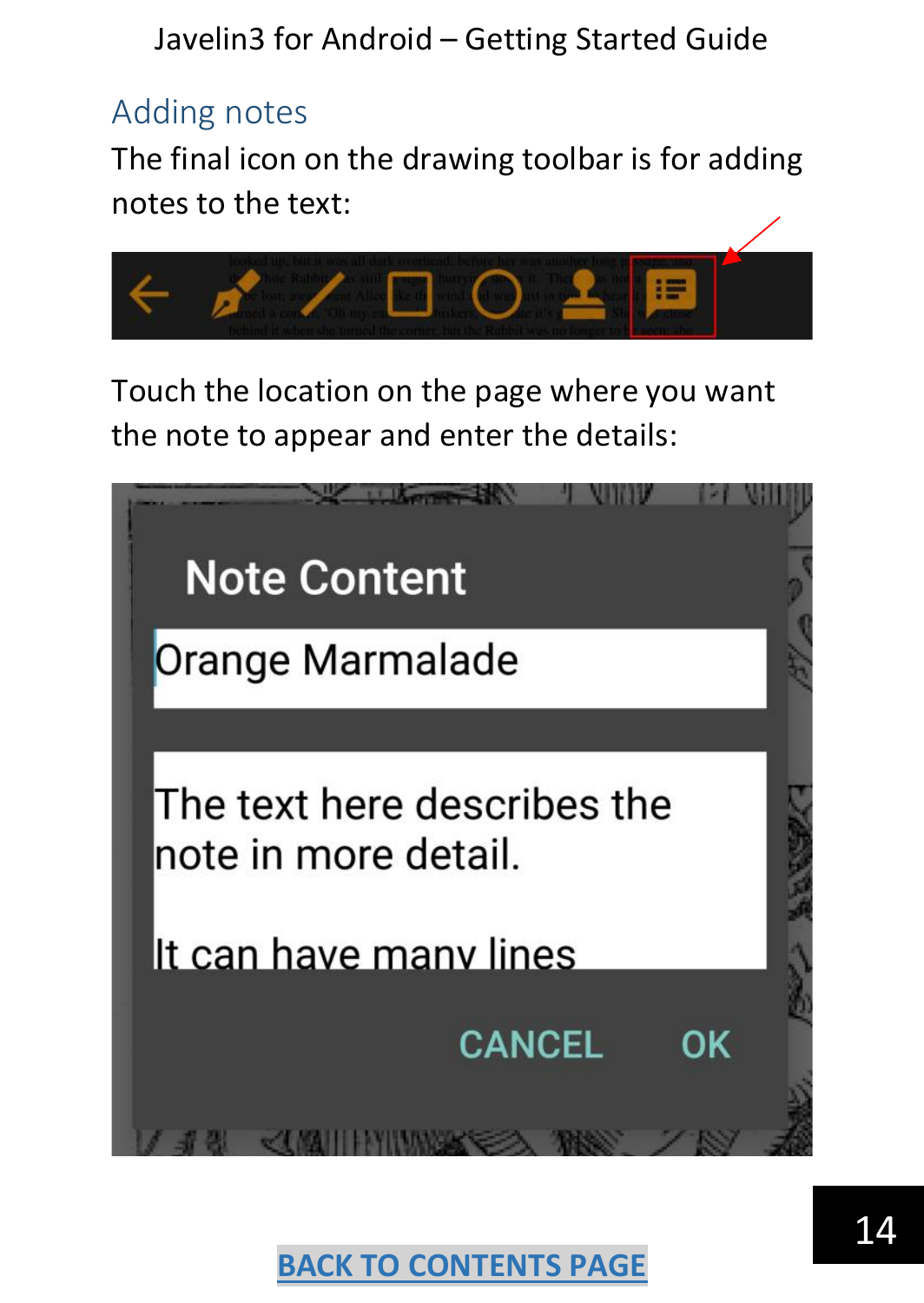Having completed a note and saved it by touching the OK button, the item can be selected and viewed and/or edited again in the same manner by touching the icon on the page and then selecting the Notes icon to view/amend it or the trash icon to delete it:



Well!' thought Alice to herself, 'after such a fall as this, I shall think nothing of tumbling down stairs! How brave they'll all think me at home! Why, I wouldn't say anything about it, even if I fell off the top of the house!' (Which was very likely true.)

Down, down, down. Would the fall never come to an end! 'I wonder how many miles I've fallen by this time?' she said aloud. 'I must be getting somewhere near the centre of the earth. Let me see: that would be four thousand miles down, I think - ' (for, you see, Alice had learnt several things of this sort in her lessons in the schoolroom, and though this was not a very good opportunity for showing off her knowledge, as there was no one to listen to her, still it was good practice to say it over)  $^+$  - yes, that's about the right distance – but then I wonder what Latitude or Longitude I've got to?' ( $A \equiv$  had no idea what Latitude was or Longitude either, but thought they were nice grand words to say.)

Presently she began again. 'I wonder if I shall fall right through the earth! How funny it'll seem to come out among the people that walk with their heads smood! The Antisothian I think

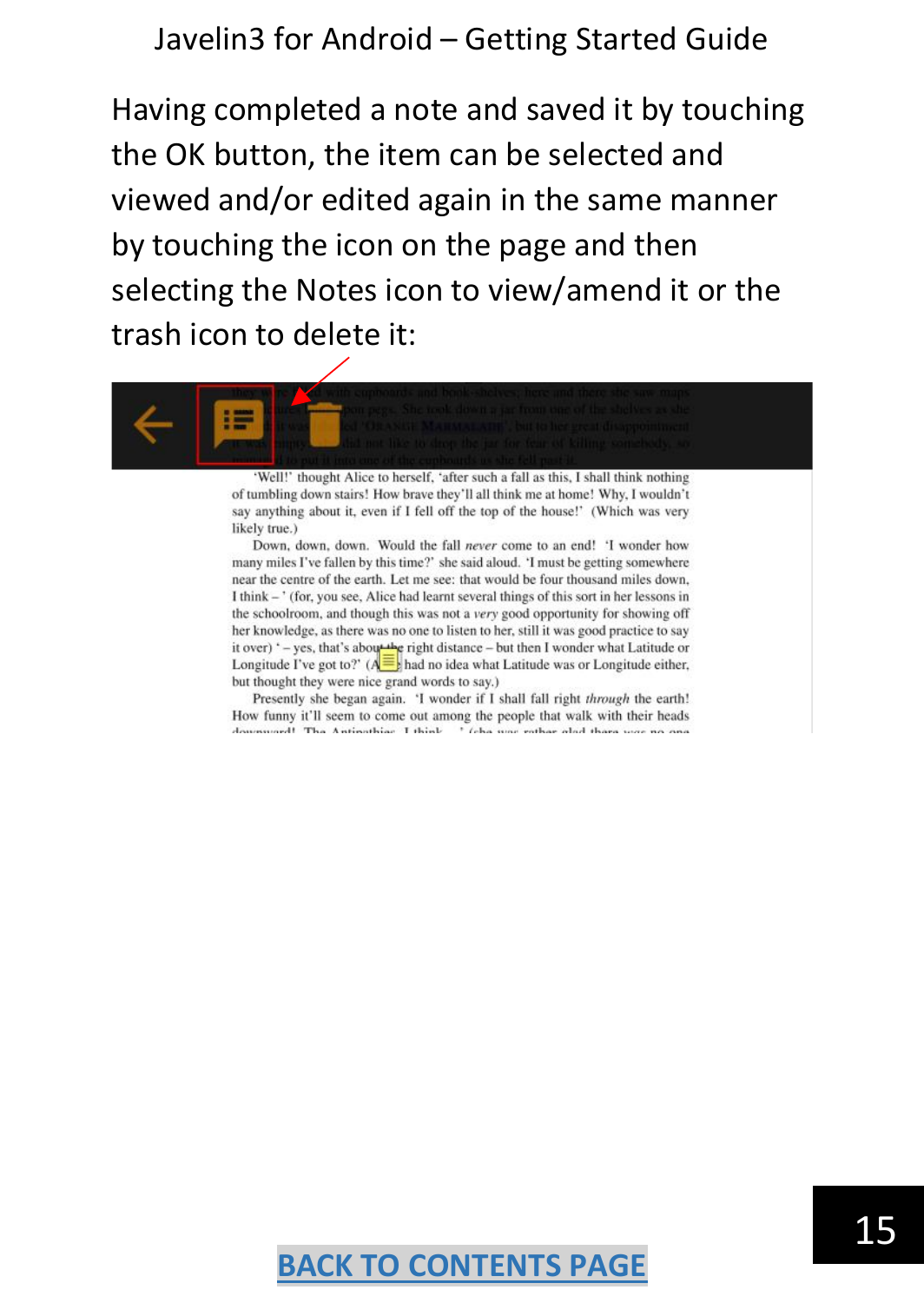## <span id="page-15-0"></span>6 Adding Bookmarks, Save and Exit

The final icon on the main toolbar provides a number of extra facilities, including bookmarking, navigation and read-aloud. It allows you to add the current page to your bookmarks list for this document, and to retrieve bookmarked pages created and saved earlier.

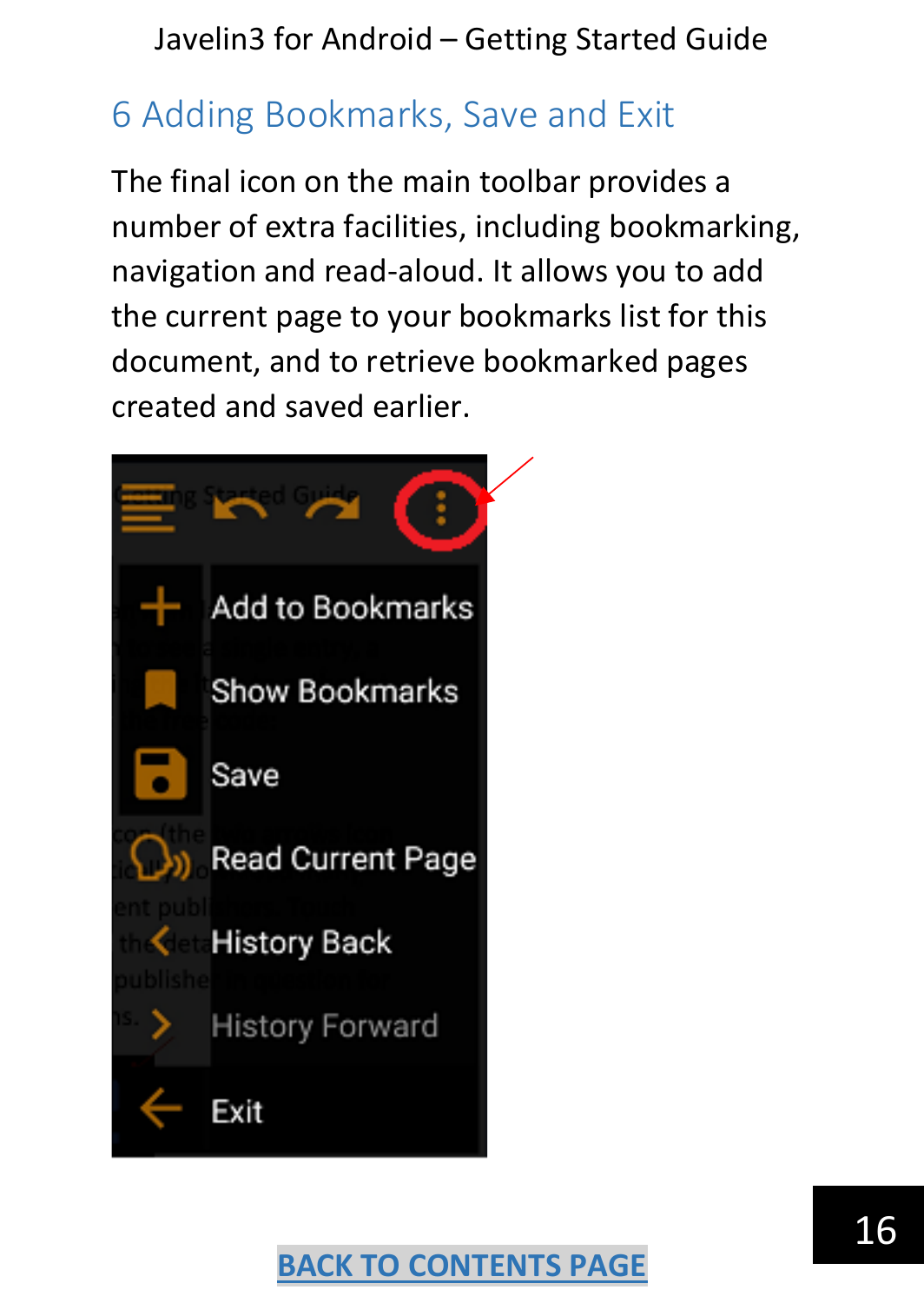# <span id="page-16-0"></span>7 Catalogs

The Home page includes an item labeled CATALOG. Touch this item to see a single entry, a test document. Try touching the item to authorize and view the ebook – use the free code:

### **abcabcabc**

Now touch the REFRESH icon (the two arrows icon shown below) to automatically download many more catalogs from different publishers. Touch any of these to download the details of their publications. Contact the publisher in question for details of their publications.



Catalogs can also be downloaded using the DOWNLOAD icon, highlighted above. These catalogs will be prepared by the publisher and will have a file extension .xml or .zip – the publisher will advise on the details.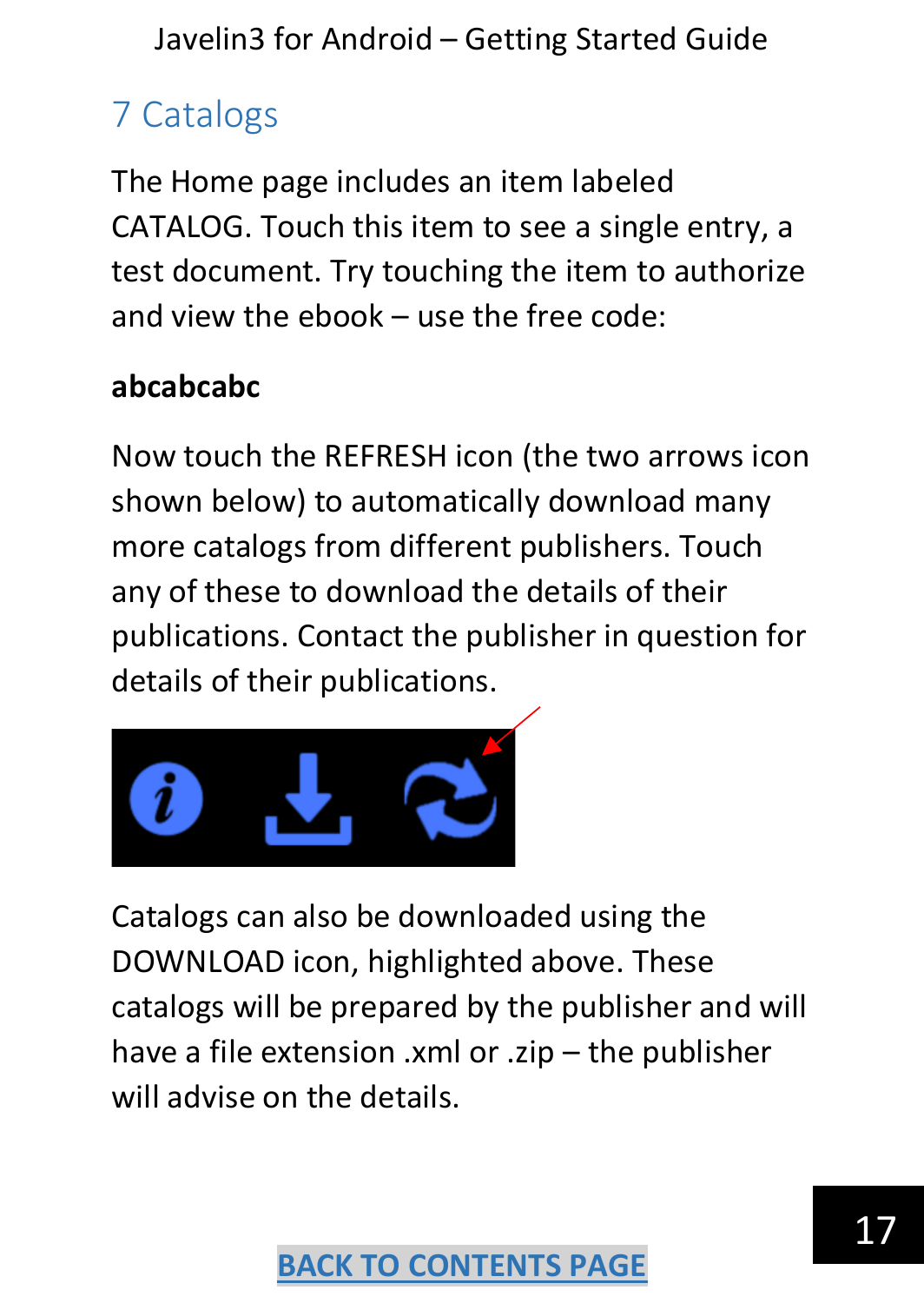### <span id="page-17-0"></span>8 Settings

Use the settings icon to set the default values for your device – each is described further below:

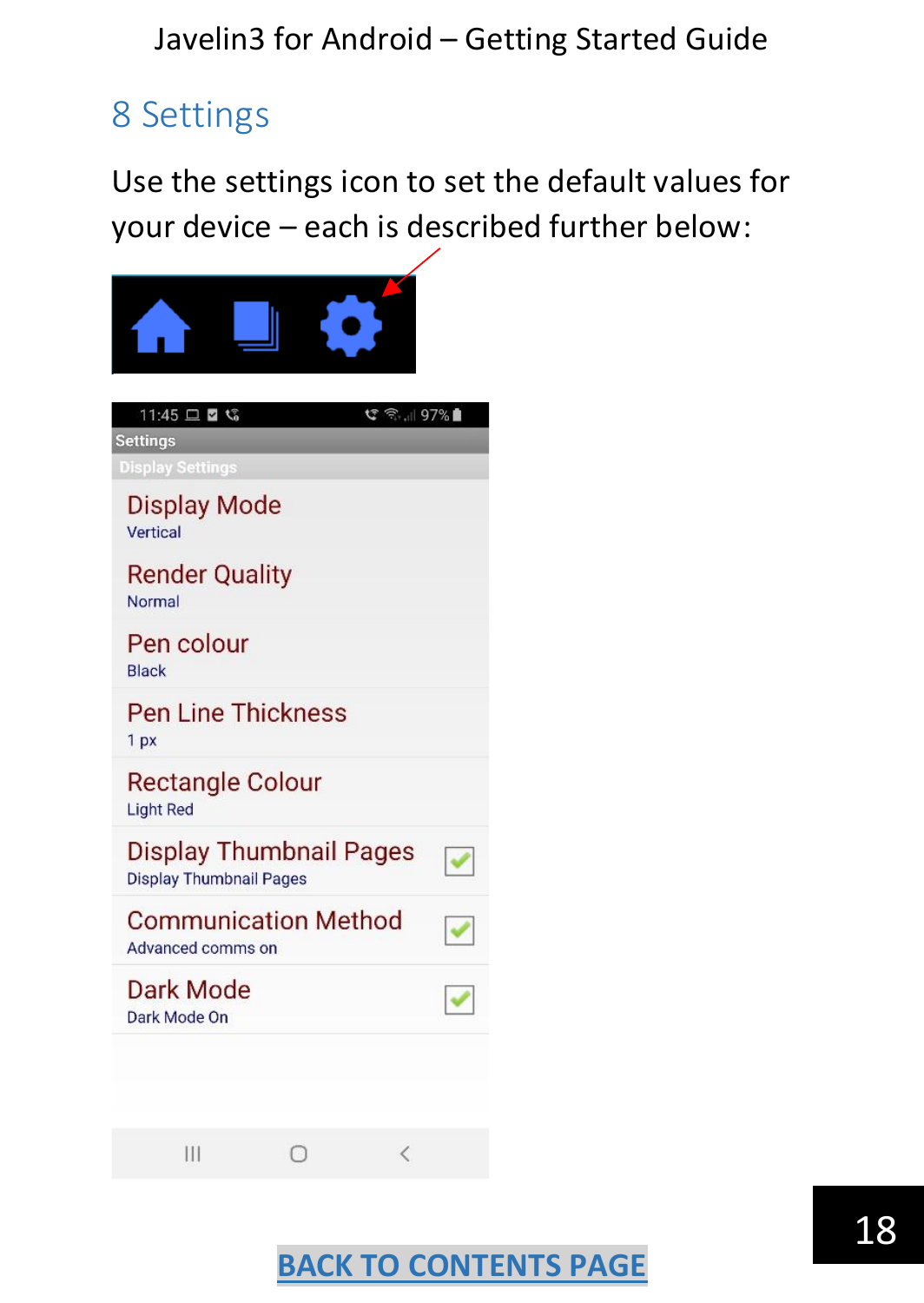- **Display mode**: Vertical, Horizontal, Single Page or Two pages (Vertical is the recommended setting for phones, Vertical or Horizontal for tablets)
- **Render quality**: Draft, Normal or Best
- Pen Color: select preferred color for line drawing markup
- **Pen Line Thickness**: 1px to 8px
- **Rectangle color**: select preferred color for drawing rectangular markup
- **Display Thumbnail Pages**: Enable/Disable
- **Communication Method** (Advanced Comms On – Leave ticked)
- <span id="page-18-0"></span>• **Dark Mode**: Tick to enable Dark Mode display